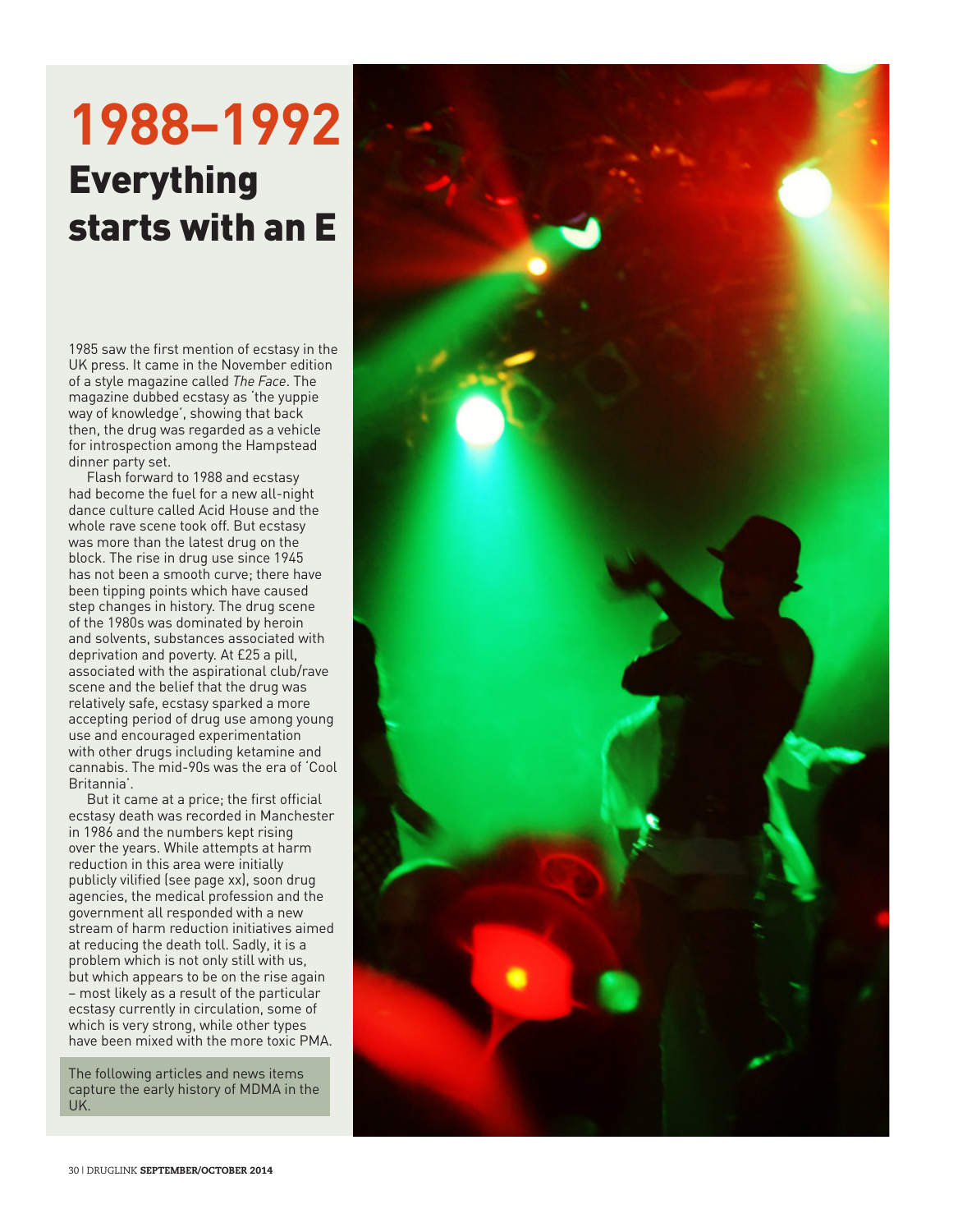#### 'Huge' numbers using MDMA, say Release

MDMA – methylenedioxymethamphetamine to the chemist but 'Adam', 'XTC' or 'Ecstasy' to its users – is being used by "huge numbers of young people" say Release, the national drugs and legal emergency service. However, police in London and nationally query the validity of their claims.

MDMA, controlled under the Misuse of Drugs Act in class A, is related both to mescaline and to amphetamine, hence its curious psychedelic/stimulant pharmacological profile. Taken by mouth in doses of 100–150mg, after some 20–60 minutes the user commonly experiences a mild but euphoric 'rush' followed by up to three hours of heightened sensory awareness, euphoria and a tendency to feel empathic intimacy with the nearest members of the human race.

Unlike LSD, only with atypically high doses is there loss of contact with reality. Though MDMA produces the physiological stimulation characteristic of amphetamine, the accompanying feeling is usually relaxation. Like amphetamine, the energy of the high is followed by fatigue.

What brought MDMA to Release's attention was the other side of this seemingly rosy picture. Some of the recent spate of callers had been distressed by the psychedelic side of MDMA, days later feeling anxious and worried both by the original experience and by continuing visual distortions, or by events that reminded them of their 'trip'.

The description of their reports given by Release's Director, Jane Goodsir resembles the "delayed anxiety disorder" described among a few novice MDMA users in the USA in 1986, and attributed then to MDMA's release of previously suppressed anxieties, hostility or guilt. The explanation is credible because the drug is universally credited with the ability to dissolve defence mechanisms and inhibitions.

MDMA's amphetamine side seems responsible for the other type of problem seen at Release. As with the so-called 'speed run', MDMA devotees sometimes take frequently repeated doses over several days. Too much of this without a break leaves the user in a "chaotic and burnt-out state" and people "are experiencing extreme anxiety, confusion

and depression following heavy use."

Release say MDMA has become an "indispensable part of the evening" for large numbers of fashionable young people who get stoned together at music clubs and warehouse parties. Most see it as a good-time 'up' drug that causes few problems. This picture accords with the *New Musical Express* exposé (16 July) which linked MDMA with the new 'Acid House' music scene flourishing in London clubs.

Jane Goodsir believes the first half of 1988 saw MDMA percolate out of elite fashionable circles to a mass youth market, outside as well as inside the capital. Freelance journalist Peter Nasmyth, author of two prescient MDMA features in *The Facet*, says the drug is also being used as a tool of self-exploration in "therapy circles".

Police are aware of MDMA's place in the youth/music scene, but dispute Release's account of the extent of recent use. The National Drugs Intelligence Unit were not aware of any recent upsurge, while Superintendent Maclaurin of the Metropolitan Police Drug Squad said he would "be surprised if it was as

widespread as [Release] have indicated." His reasoning was that the price (Release say £20–25 a tablet, his estimate was £25–30) would make it a poor economic proposition compared to amphetamine, and that, if huge numbers were using, police would be making many more seizures. A quick check with his lab revealed eight or nine MDMA samples in the last couple of months – unusually high, but still, he believed, not consistent with mass use of the drug.

Peter Nasmyth believes there are "definitely more people using MDMA than police would imagine," but says they are not usually the kind of people that fall foul of the police. Middle class with jobs and money, they have neither the need nor the inclination to run the risk of arrest in order to finance their drug experiences.

A recent record MDMA seizure in London and Release's concern that the relatively high price could be driven down as large quantities come on to the market, could mean that police and the rest of us see much more MDMA in the future.

#### New ways with old skill

To agencies, these young people do not present new and unique problems: skills learnt in the 'love and peace' era of the 1960s and forgotten in the '80s are directly applicable. However, we do need to urgently address ways to provide appropriate risk reduction messages.

This is quite a challenge because our target groups see themselves as quite sophisticated in their tastes – for instance in clothes, music and entertainment – perhaps including their knowledge about their chosen drugs. However, in some respects they are vulnerable:

- they are strongly influenced by peer pressure;
- most do not see their drug use as causing any life problems;
- most do not consider themselves at risk of physical or mental harm.

The 'casualty' users who present to DAIS are the easiest to address; they offer us direct access by recognising a problem and choosing our service. If we give useful (and credible) help then we may be able to convince the rest of the peer group that our advice is worth having. So for this group our goals are quite simple:

- continue to raise awareness of our service and build credibility;
- emphasise that we are totally confidential and 'user-friendly';
- offer information and counselling and referral for treatment if necessary;
- provide detailed help on specific risk areas such as bingeing, injecting, unsafe sex.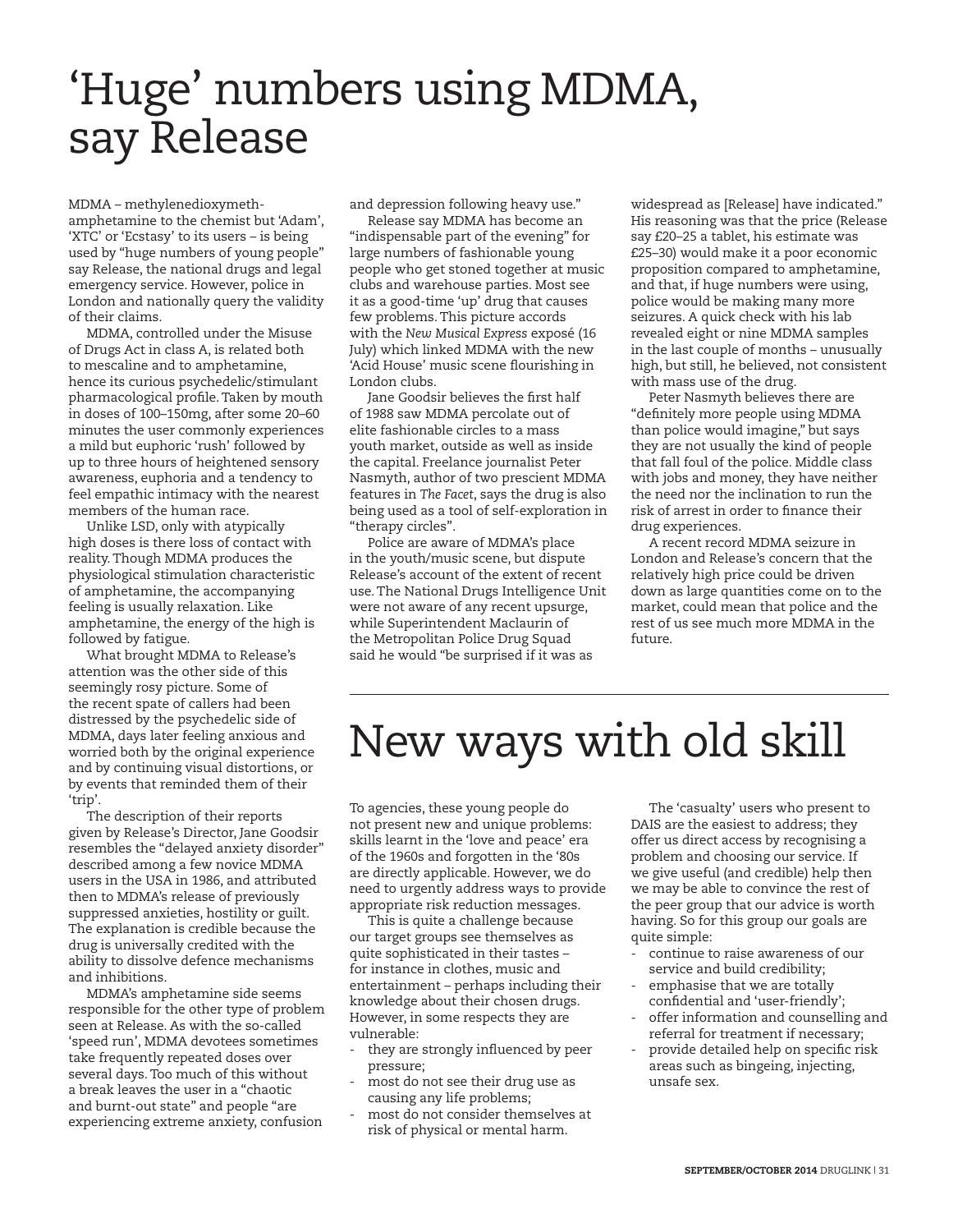# Ecstasy use by young people in Britain

**n** Geoffrey Pearson, Jason Ditton, **Russell Newcombe** and **Mark Gilman**. Geoffrey Pearson was Professor of Social Work at Goldsmiths' College. Jason Ditton was Director of the Criminology Research Unit at the University of Glasgow. Russell Newcombe is a freelance researcher. Mark Gilman formerly at Lifeline in Manchester – now Public health England.

Over the last ten years, the flexible location acid-house pay-party scene of the early 1980s has matured – at least in the north west of England – into one where an estimated twenty to thirty thousand young people go to 'raves' every weekend. How many use drugs is a matter of contention. There are two extreme views: 'the rave scene is riddled with drugs', as against 'drugs are no more common at raves than at other youth leisure venues'. Despite local and regional variations, the conspicuous use of drugs at raves is generally uncommon.

Ecstasy (MDMA, 3, 4-methylenedioxymethamphetamine – or to the ravers, just 'E') is the ravers' cultural drug of choice. Although reliable indicators of prevalence are absent, some sense of the sheer range of products can be distilled from a list of named brands currently available in the thriving Manchester club culture: Love Doves, Disco Biscuits, Burgers, Big Brown Ones, New Yorkers, Californian Sunrise, to name, as they say, but a few.

It is hard to assess now what problems the use of ecstasy will create. Medically speaking, the American experience is that ecstasy is a very odd drug – "radically different from other recreational drugs". Ecstasy enjoys a benign image – 'no bad trips', 'no side effects' – but experience shows that it can produce paradoxical effects. Increased doses and longer periods of use are commonly associated with fewer positive effects and more negative effects, such as disorientation.

Although there is no evidence that recreational use permanently damages the brain, neurotoxicity has been established in animal studies. Compulsive use is unknown, so 'addiction' – however defined – very unlikely.



Culturally, American research does not seem very relevant. One famous study monitored ecstasy use among a group for whom "time was sometimes spent in silence, prayer or meditation before taking the MDMA. After ingestion, the patient sat quietly waiting to feel the effects, or lay down, donning eyeshades to decrease outside distractions. Music was played, usually via headphones, and was always instrumental, except for vocal pieces sung in foreign languages. The genre was classical, ethnic or modern. Typical composers included Mahler, Beethoven, Wagner, Faure, and Deuter."

Similarly, early reports from a more recent American study of 100 ecstasy users are based on the quoted experiences of a "30-year-old civil engineer" or a "46-year-old PhD", a "51-year-old airline pilot" or a "38-yearold psychotherapist".

The social chasm between such respondents and ecstasy users in a typically British setting invalidates any plausible cultural comparison. Ecstasy use here is by dense packs of young people meeting in the small hours and dancing until after dawn.

The vigorous activity simultaneously engaged in Britain may well even interact chemically with the MDMA to produce experiences qualitatively different to those felt when the body is relaxed (and listening to Beethoven).

Indeed, several deaths have been attributed to ecstasy use in Britain. There are also reliable reports of paranoid psychosis following use. Such feelings may well be associated with simple ignorance of the drug and how to minimise adverse effects, so the spread of 'raver-friendly' leaflets such as Lifeline's "'E' By Gum" should help calm unnecessary fears as well as transmit the

"Golden 'E' Rule" of never taking more than one in a session.

Nevertheless, the standard British response of making it illegal (Graham Bright's private Entertainment (Increased Penalties) Bill) and then sending in the police has failed to do much but create conditions of open warfare, culminating, on one occasion in early August this year, in a rave-in-a-cave near Lake Windermere being policed out with a later recommendation that the cave itself be blown up to prevent future raves!

At the moment, a case can be made for claiming that most of the major problems ravers face are legal ones. Lifeline has produced another leaflet, 'The Drug Laws', to counter the popular sentiment that the law probably treats ecstasy as a 'soft' drug. The reality is that ecstasy is classified as a class A, schedule 1 substance in the Misuse of Drugs Act, attracting the same severe maximum penalties as heroin or cocaine.

So what could (or should) hard pressed agency personnel do? Experience in some parts of the country is that rave organisers are highly responsive to advice and consultancy on drug-related problems. Key issues to raise when approaching rave organisers are:

- Safety: rave organisers need to provide more than the legal minimum, and this probably extends to crush barriers, better ventilation, chill zones and rest areas.
- Security: trained bouncers (not heavy friends), chosen in consultation with the police.
- Silence: minimise public nuisance by staging raves away from residential areas, supplying good maps, transport and parking.
- Supply: permitting supply of illegal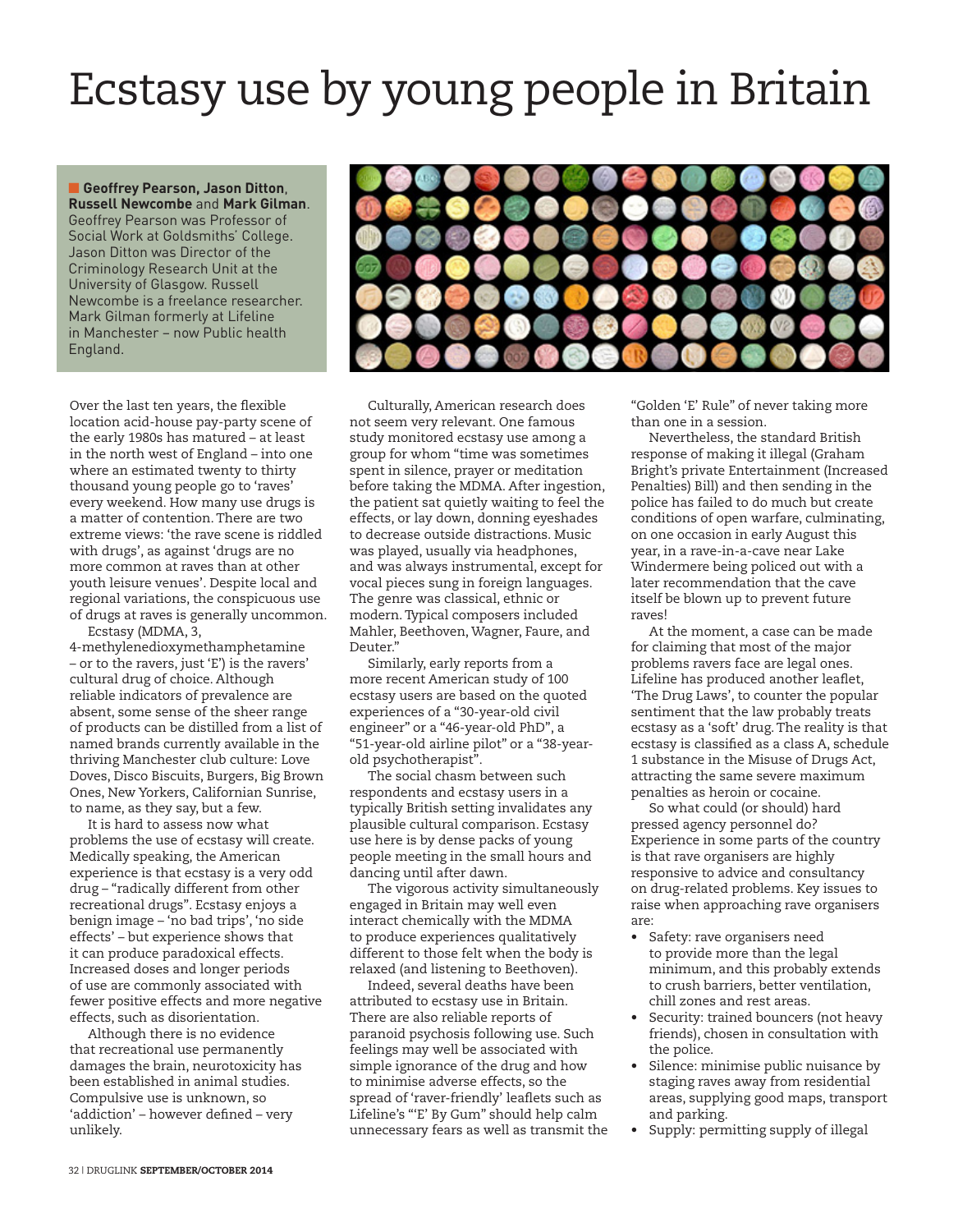### Ecstasy deaths

drugs on the premises is illegal and neither this nor promotion of drugs should be tolerated.

- Sense: pass health information to ravers to help minimise harm
- Site: nothing beats working on site, where bouncers and other rave staff can be persuaded to become part of an informal paramedic team capable of dealing with all incidents from feeling bad, through fainting, to full collapse.

Finally, drug agencies have reported that some users telephone seeking advice or reassurance about feelings of irritability, moodiness and 'weirdness' which they experience some hours or even days after taking ecstasy. Typically these calls are received on Monday mornings, and callers only rarely visit the agency for face-to-face consultation.

For workers receiving such calls a detailed assessment is clearly impossible, but callers do need clear and confident advice. 'Es' have a benign image leading users to attribute bad effects to themselves rather than to the drug, so the first message to give is that unpleasant and frightening experiences can occur – especially when users have done 'too much, too often'. Then callers should be encouraged to stop using for at least a month and get back to the agency if after this break the effects persist.

The challenge for drug workers is to devise means to monitor their scattered experiences and pool their knowledge of ecstasy related problems so that practice can begin to be informed by the distinctly British context.

MDMA first came to public notice in this country around 1985–86, but not until 1989 was the first Ecstasy-related death recorded. This involved a 16 yearold girl who collapsed at a Manchester club. However since April this year, five young men under 21 have died in Manchester, Liverpool, London, Slough and Portsmouth. Generally the same symptoms have been noted in each case resembling a condition known as neuroleptic malignant syndrome, a rare reaction to major tranquillisers such as haloperidol and chlorpromazine used in the treatment of acute psychosis and schizophrenia. These symptoms include convulsions, dilated pupils, very low blood pressure, accelerated heart rate, high temperature (in excess of 39°C) and coma while the actual cause of death in most cases appears to have been respiratory failure caused by disseminated intravascular coagulation (DIC).

There are chemicals in the body which determine how and where blood will coagulate so that when you cut yourself, you don't bleed to death. What seems to be happening is that MDMA somehow reacts with these chemicals and blood starts clotting where it shouldn't (DIC) – in this case in the lungs. This prevents air from getting through and the person dies from respiratory failure. In one case, there was also profuse bleeding which suggests that conversely, the blood wasn't clotting where it should.

There is no any indication that Britain's recent victims had any underlying health problems such as asthma or heart disease which could have been fatally triggered by taking MDMA. Nor were other drugs implicated. Many questions remain about Ecstasy fatalities. For example, blood levels appear to correlate poorly with toxicity. The American literature cites cases where users with high levels of MDMA in their blood have survived 'overdoses' whereas users taking a 'normal' dose (approximately 100–150 mg) have died. Then again, American psychiatrists have reported using 100mg doses of (presumably pure) MDMA with patients in therapy with no ill effects at all. In this country, deaths appear to have occurred across a range of dosage levels from one tablet to perhaps five, although it has proved impossible to determine precisely how much of the drug has been consumed.

In terms of health advice, it remains that anybody with a known history of cardiac problems should not take the drug, because of its strong stimulant properties, nor should anybody take any more than one tablet per sesssion. But the exact nature of MDMA toxicity is unknown. Ultimately, it is possible that a completely idiosyncratic reaction is taking place without any way of knowing who might succumb and thus making it very difficult to advise on safety, other than to point out the risk.

#### Press release rewritten

Earlier on the 29 January (1992) frontpage banner headlines in the *Sun* and the *Daily Star* had blasted the Mersey centre's Chill Out leaflet for claiming the "deadly drug ecstasy is good for your sex life" and "telling youngsters it's OK to use ecstasy". The official government line is that ministers had been "actively considering" the Mersey centre's ecstasy campaign but had frozen the grant pending further information about the campaign.

Alerted by the press coverage, Home Office and Department of Health ministers had obtained copies of the

leaflet and were concerned that it might form part of the project they were being asked to fund. Ministers were planning the next day to extract PR benefits from the allocation of the Seized Assets Fund; the PR risks from the revelation that part of the money might support a publication branded as encouraging drug use were enough to force a last-minute decision not to fund the Mersey centre's project.

In fact, Chill Out was not to be part of the Mersey ecstasy campaign, which is planned to involve prevalence research and harm reduction information for

parents.

The storm over Chill Out illustrates that, despite increasing professional and government acceptance, a high profile harm reduction approach can still generate sufficient media reaction to threaten official funding. But hints from Whitehall that the grant will be reinstated once the fuss has died down and the regional health authority's defence of the leaflet suggest that officials and politicians may now feel confident enough to stop short of a withdrawal of support.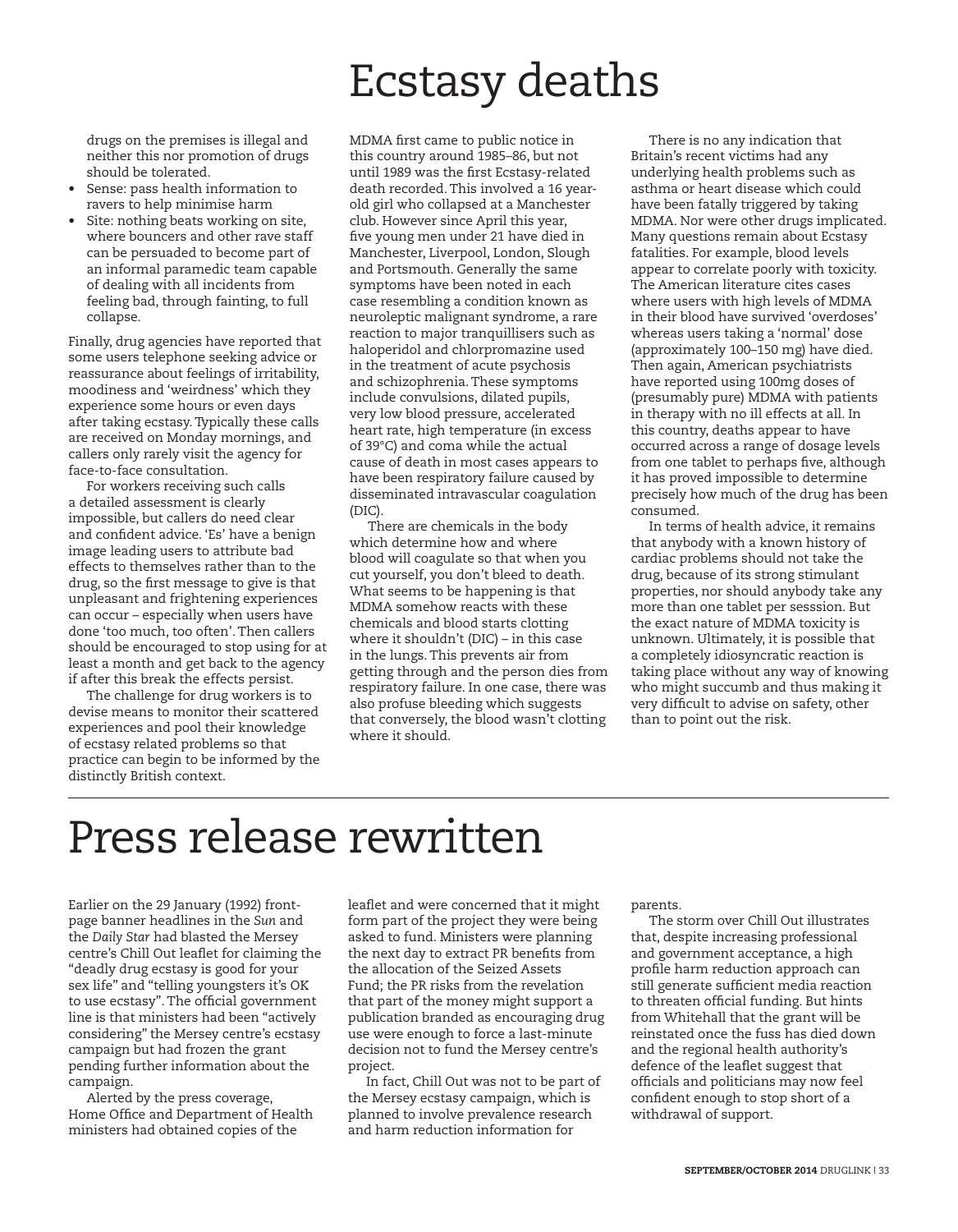

The 'Pleasuredome' is Brighton's central entertainment area with young people's clubs, pubs and music venues. An open drug market developed involving cannabis, LSD, ecstasy and amphetamines. Use of these drugs became part of the area's youth leisure culture and 'casualties' approached the Drug Advice and Information Service (DAIS) with problems related to stimulant and hallucinogen use. Health education strategies were devised to incorporate risk reduction messages into this group's leisure lifestyle.

**n** Andrew Fraser, Laura Gamble and **Peter Kennett**. Andrew Fraser was Director and Laura Gamble was Information Officer at Brighton's Drug Advice and Information Service (DAIS). Peter Kennett was a detective chief inspector with Sussex police.

Nine o'clock on a warm summer evening and Brighton's 'Pleasuredome' marketplace is crowded with traders and customers. Business is brisk as styleconscious young people mill around the traders' pitches – but the goods on sale aren't look-alike designer labels or bootleg cassettes – they're drugs.

The 'Pleasuredome' is our nickname for the entertainment centre of Brighton – an area of less than a tenth of a square mile which forms the focus of local young people's leisure activities. A magnet for young people, the area is a complex network of narrow lanes

and pedestrian precincts lined with boutiques, pubs, wine bars, live music venues, fast food outlets, bordered by Brighton pier with all its attractions and amusement arcades.

Use of drugs is considered by many young Pleasuredomers as a valid component of their leisure, along with their dress style, choice of friends, music and clubs.

Development of a visible, organised street drugs market catering specifically for Pleasuredome customers posed unique problems for the police. Because of the narrow, low age-band of both customers and traders, undercover work by plain clothed officers was impractical and intelligence from the market was of poor quality. The street market employed look outs, runners and minders; dealers used radio pagers and public call boxes to conduct business: overt uniformed police action would have been fruitless.

As the only practical option, an

expensive, labour-intensive video surveillance operation led to the conviction of a number of the street dealers for possession and supply of cannabis, amphetamine sulphate, ecstasy and LSD.

The dealers' response was to retreat from the streets into the clubs and pubs of the Pleasuredome. In April a TV programme demonstrated that it was still possible to score drugs in less than a minute by just asking any young person walking in the Pleasuredome.

Last year DAIS began to see an increasing stream of young drug casualties from the Pleasuredome. They came with the classic symptoms of problematic use of hallucinogenic drugs or stimulants – paranoia, disorientation, panic attacks, depression, anxiety, flashbacks, or simply trips that didn't stop – reminding older staff of festival medical tents in the '60s.

A younger DAIS worker commented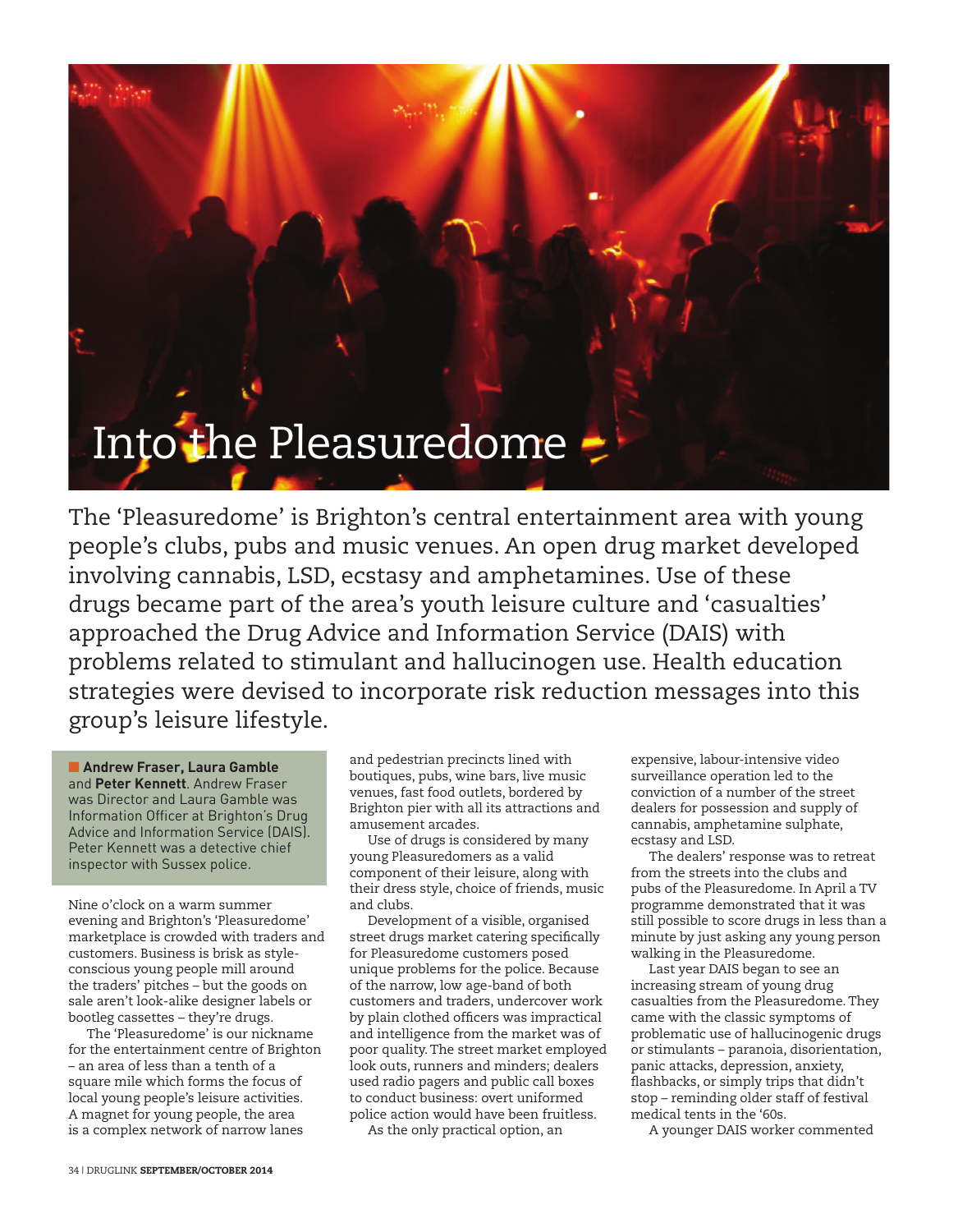that the Pleasuredome drug scene had "brought in a different and nicer type of drug user into DAIS". To test whether they really were "different" we examined the data sheets for 92 Pleasuredome 'casualties' who presented to DAIS from June to December 1990.

Most lived within a 15-mile radius and were aged 18–22. Equal numbers of men and women use the Pleasuredome, but more young men than women came to DAIS. This may be explained by more frequent drug use among young men, or by male peer groups encouraging excessive drug use while young women's groups discourage it as unacceptable.

The casualties were almost all in employment or further education. Living at home with their parents meant that, even on low wages, they had a significant disposable income for leisure. A very small percentage either had a history of offending or a criminal record.

Over 90 per cent of the young Pleasuredomers said they came to DAIS became of problems caused by the use of either cannabis, amphetamine sulphate, or ecstasy, but their drug use profiles over the past month revealed a different picture. All were dedicated polyabusers, using not one drug but a whole range of different drugs concurrently: cannabis, ecstasy, amphetamine sulphate, LSD, and excessive alcohol consumption being the order of frequency of use.

The typical Pleasuredome casualty was not a daily drug user: they used once or twice a week, always in association with peer group leisure activities. Their leisure 'binge' would consist of two or three illegal drugs, usually with alcohol. Before gravitating to the Pleasuredome, they had used cannabis from the age of 13–14, amphetamine from 15–16, LSD from 16, and had started to use ecstasy and binge polyabuse within the last year: nice, middle class young people, living at home with their parents, with conventional, orderly lives, but at weekends drug bingeing – the 1990s version of the 1980s lager lout.

As a group they were strongly antiheroin: "It isn't a fun drug and it's not lively enough to be appealing"; "It's a socially unacceptable drug so there's a lot of peer pressure not to get involved"; "It's an estate drug that's popular among young people in high unemployment areas".

But a quarter had injected amphetamine and of these nearly half admitted sharing syringes. This high rate of sharing could be predicted with a group of 'impulse' rather than regular injectors, who would therefore not have their own syringes.

What is much more difficult is to reach the 'happy consumers' having a good time out in the Pleasuredome and unaware of any risks. There could be at least a thousand of these and perhaps as many as two thousand at any one time.

They are difficult to target with risk reduction messages; although they gather in the Pleasuredome, they live over a large area and have little else in common. They see their drug use as pure enjoyment and can easily afford it. Almost certainly they see traditional anti-drug campaigns as irrelevant; any media messages directed at them need to be new and sophisticated.

For our FACTLINE '91 campaign, based as in previous years on a recorded telephone message, we are attempting to incorporate relevant risk reduction information directly into the leisure lifestyle of young Pleasuredome devotees. Promoting FACTLINE in local entertainment magazines, on the backs of gig flyers, and on club coasters, is intended to make this information part of the club/pub/live music leisure package.

Tailored to the leisure context, the risk reduction messages spotlighted are:

take 'one drug at a time' - don't mix; beware fake ecstasy tablets of dubious composition;

- take a break from speed if you feel paranoia creeping.
- avoid sexual intercourse when stoned;

Those already part of the Pleasuredome scene may well have strong peer-group pressure to conform with what we would see as excessive behaviour, and the group may encourage a kind of stylised recklessness. A smallscale local study of how young people obtain information on a range of issues confirmed that friends are the major source. Asked who they would talk to if they needed help, 91 per cent replied "a friend" and 77 per cent said they would use "friends" if they wanted information. Whether drug use or alcohol-use patterns can be linked to social activities is more controversial, but the survey showed that 62 per cent of whose who go regularly to night clubs said they had used drugs recently – against only 22 per cent who do not go to clubs. And the figures for pub-goers are 53 per cent as against 18 per cent. 'Infiltrating' this peer group is therefore a key tactic. We also hope to influence some of the 15 and 16-year-olds, the 'apprentice' group, waiting in the wings to enter the Pleasuredome.

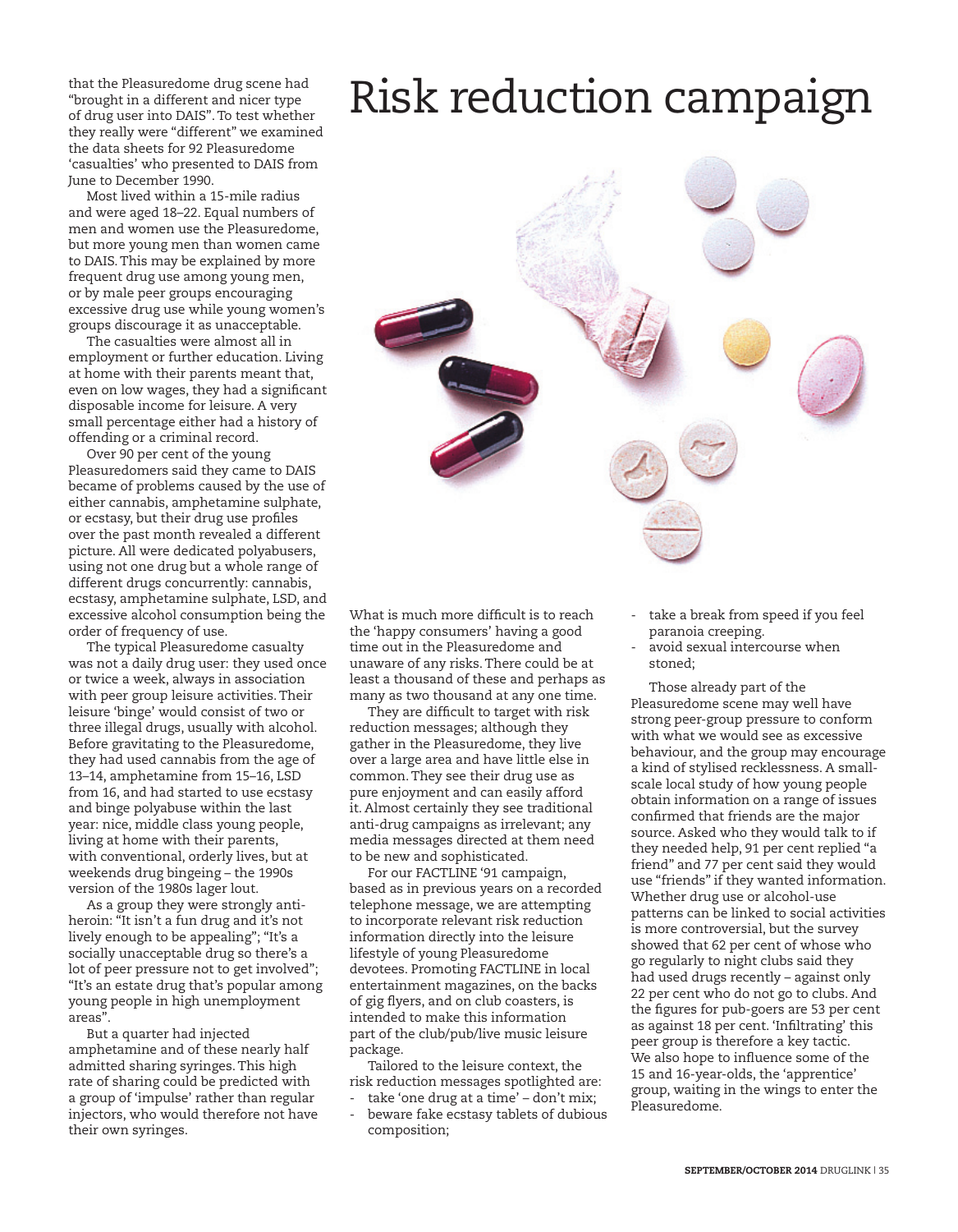### 'Heatstroke' cause of ecstasy deaths

#### Surprise evidence of liver damage in long-term users

An analysis from the National Poisons Unit at Guy's Hospital of seven ecstasy deaths confirms that heatstroke caused by a combination of the drug and the rave environment caused all the deaths. But the report in the *Lancet* July 1992) adds the surprising finding of potentially serious liver damage after long-term repeated use.

From January 1990 to December 1991, the Poisons Unit monitored in detail seven sudden deaths directly related to ecstasy (MDMA), though Dr John Henry, consultant physician at the unit, admits there may up to 20 deaths in total. Also studied were five cases of severe reactions short of death, five ecstasyrelated road traffic accidents, and seven cases of liver damage.

Invariably the main drug found on analysis was MDMA, with a few examples of MDA and amphetamine and one of MDEA as additional drugs. All the cases had taken MDMA, rather than some of the more exotic mixtures which have been turning up at raves and parties. The report is clear that the deaths and severe reactions were not due to excessive doses – "the pattern of toxicity seen was not a result of overdose".

All the deaths and most of the severe reactions were associated with rave environments, confirming that combining ecstasy use with vigorous dancing in very hot atmospheres for hours on end, risking severe dehydration, can result in potentially fatal heatstroke in sensitive individuals.

MDMA's role in these reactions seems twofold. Its stimulant effects help prolong and increase the vigour of the dancing, which itself increases body temperature, but this is a property shared by other amphetamines (such as amphetamine sulphate), not generally associated with heatstroke. Although the Poisons Unit cites one paper which refers to amphetamine-related overheating,

it might be significant that no spate of heatstroke deaths was reported during the '60s when amphetamine pills fuelled mod dancing in hot, steamy clubs, nor in the '70s when speed was taken both by punks in similar circumstances and by the all night dancers on the Northern Soul circuit.

The key to why heatstroke deaths have been seen with MDMA but not amphetamine sulphate may be the fact that ecstasy itself appears to directly raise body temperature, aggravating the impact of stimulant-supported dancing in atmospheres sometimes deliberately kept hot and steamy and where fluids may be sold at exhorbitant prices.

The Poisons Unit's findings point to a clear harm reduction route for ravers who despite the risks take ecstasy, validating advice to take advantage of the 'chill out' areas made available at some raves and to drink lots of water or soft drinks to prevent dehydration.

Rave organisers too must now seriously question whether it is responsible to allow – or even engineer – tropical atmospheres in their venues, despite the demand from their customers, and look at their provision of drinking water. DJs too might consider breaking up the non-stop up-tempo dance songs with slower numbers or chill out breaks.

The question of brain damage as a consequence of long-term use of the drug remains open to question, but liver damage now appears to be a distinct possibility in susceptible individuals. Of the seven cases cited, one required a liver transplant, while another died. Dr John Henry, says, "If you'd asked me six months ago whether or not ecstasy could cause liver damage, I would have said no – now the picture is very different".

There is as yet no indication as to why ecstasy should cause liver damage. The authors recommend that ecstasy misuse be explored with any young person presenting with uxexplained jaundice or enlargement of the liver.

Brian Moss's death last October in Liverpool, on which the coroner has only recently adjudicated, was not among the Poisons Unit's cases. His may be the only death recorded in the UK so



far directly caused by using ecstasy but not associated with a rave-type event. In this case, the drug (only 70mg) was consumed at home, resulting in fits and a fatal heart attack. At least one similar fatality has been reported from the USA.

In an editorial published in the *British Medical Journal* (July 1992), Dr Henry concludes, "claims by abusers and agencies that ecstasy is 'safer than alcohol' appear to be premature. It seems that the drug is not addictive. However, it would be unwise to restrict legal controls over a drug whose 'benefits' are debatable and whose risks are evident".